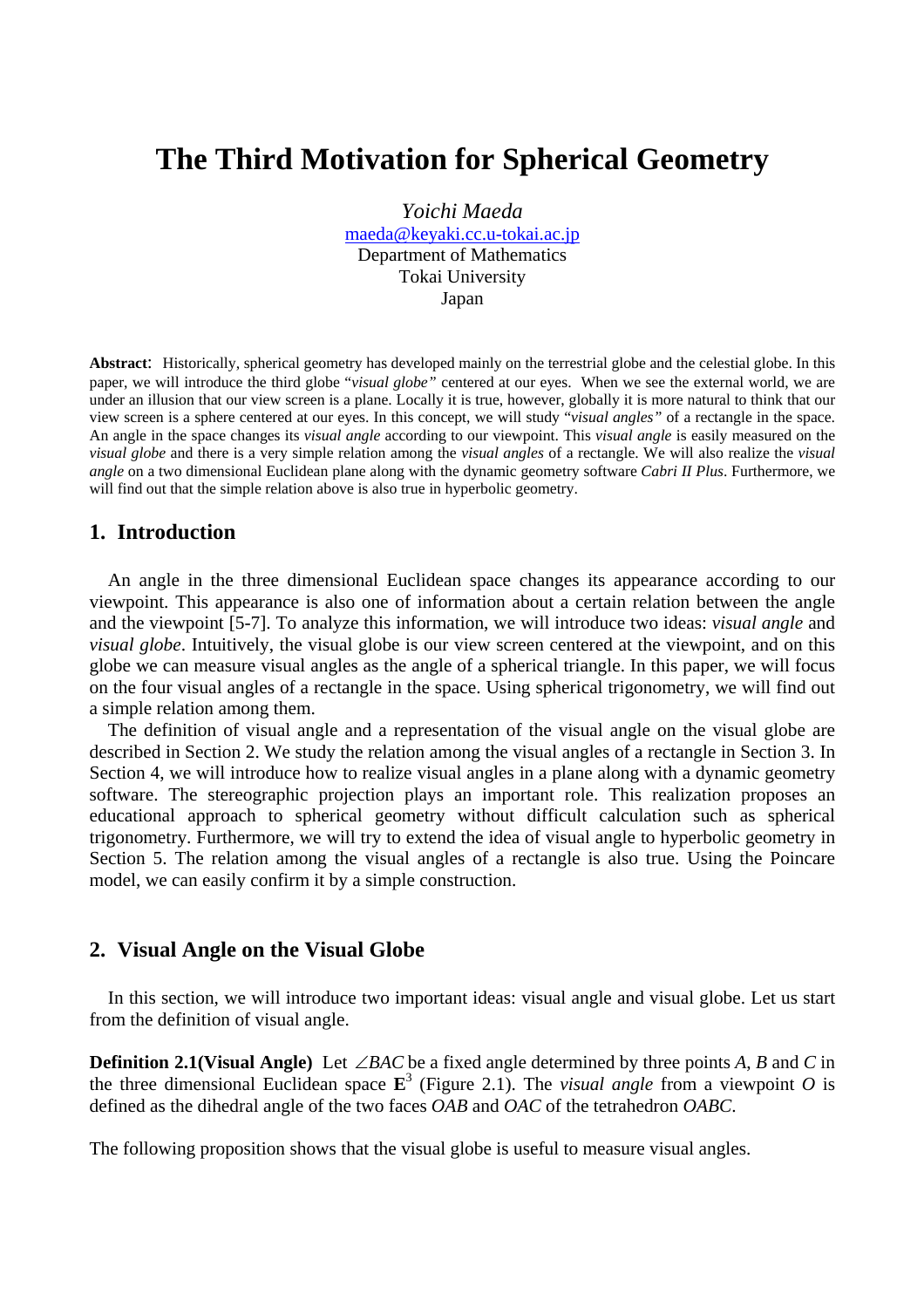

**Figure 2.1** Visual angle on the visual globe.

**Proposition 2.1(Visual Globe)** Let *A'*, *B'* and *C'* be the projected points of *A*, *B* and *C* from the viewpoint *O* onto the (unit) sphere centered at *O* (Figure 2.1). Then the visual angle of ∠*BAC* is equal to the angle ∠*A*' of the spherical triangle ∆*A*' *B*'*C*' .

**Proof.** Let  $\vec{V}$  be a vector tangent to the arc *A'B'* at *A'*, and  $\vec{W}$  a vector tangent to *A'C'* at *A'*. The angle between  $\vec{V}$  and  $\vec{W}$  is equal to ∠*A*'. On the other hand, since both vectors  $\vec{V}$  and  $\vec{W}$  are perpendicular to the line *OA*, the angle between  $\vec{V}$  and  $\vec{W}$  is also equal to the dihedral angle of the two faces *OAB* and *OAC*.

In this way, it turns out that it is better to regard our view screen as a sphere centered at our viewpoint. Of course, this screen is locally Euclidean and when we look outside in the small area, it is enough to regard our view screen as a plane. This visual globe is the third motivation for spherical geometry. When we look up the ceiling in the room, each corner has the visual angle greater than 90 $^{\circ}$ . Why the sum of four angles of a rectangle is greater than 360 $^{\circ}$ ? The reason is simple, because our view screen is not a plane but a sphere. In the following argument, we use only one spherical trigonometry, that is, the spherical cosine law for angles ([4] p.59):

$$
\cos A = -\cos B \cos C + \sin B \sin C \cos a
$$

where *a* is the opposite side of the vertex *A* in the spherical triangle ∆*ABC* .

#### **3. Visual Angles of Rectangle**

In this section, let us consider the relation among four visual angles of a rectangle in the space. Figure 3.1 shows the central projection of a rectangle in the space onto the visual globe. Without loss of generality, let us assume that a rectangle is arranged on the plane *z=*constant and two pairs of opposite sides are parallel to x-axis and y-axis, respectively. Then four projected sides are great circles on the sphere passing through  $X=(1,0,0)$ ,  $-X=(-1,0,0)$ ,  $Y=(0,1,0)$  or  $-Y=(0,-1,0)$ . These points correspond to the vanishing points of four sides.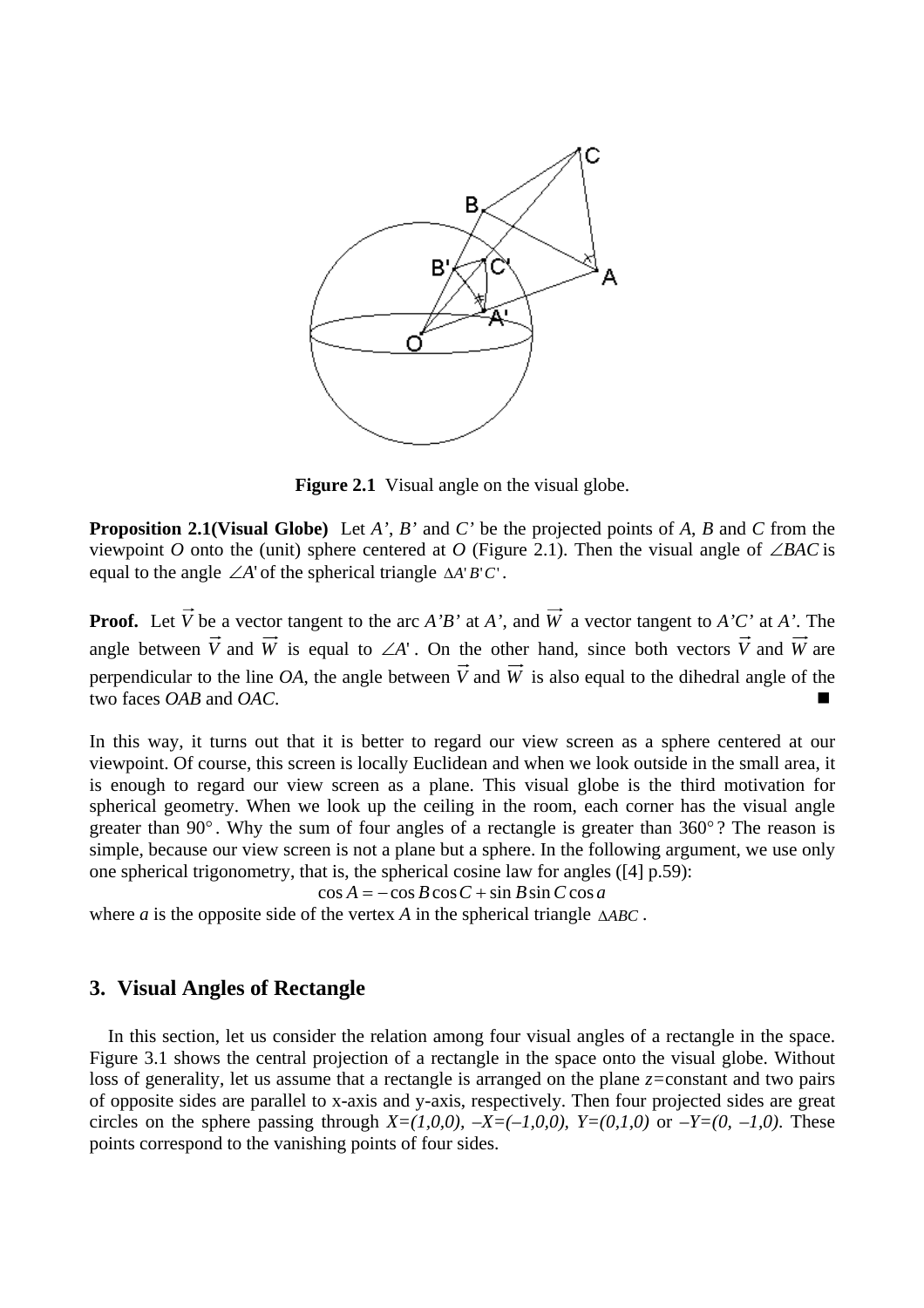

Figure 3.1 Central projection of a rectangle on the visual globe.

**Theorem 3.1(Visual Angles of Rectangle)** Four visual angles *A'*, *B'*, *C'* and *D'* of a rectangle *ABCD* in the space satisfy the following simple relation:

 $\cos A' \cos C' = \cos B' \cos D'.$ 

**Proof.** Proposition 2.1 enables us to consider the visual angles on the visual globe as in Figure 3.1. Note that two great circles *A'B'* and *C'D'* pass through *X* and *–X*. In the same way, two great circles *B'C'* and *D'A'* pass through *Y* and *–Y* (see, Figure 3.2). Let



**Figure 3.2** Orthogonal projection of a spherical quadrangle from the North Pole.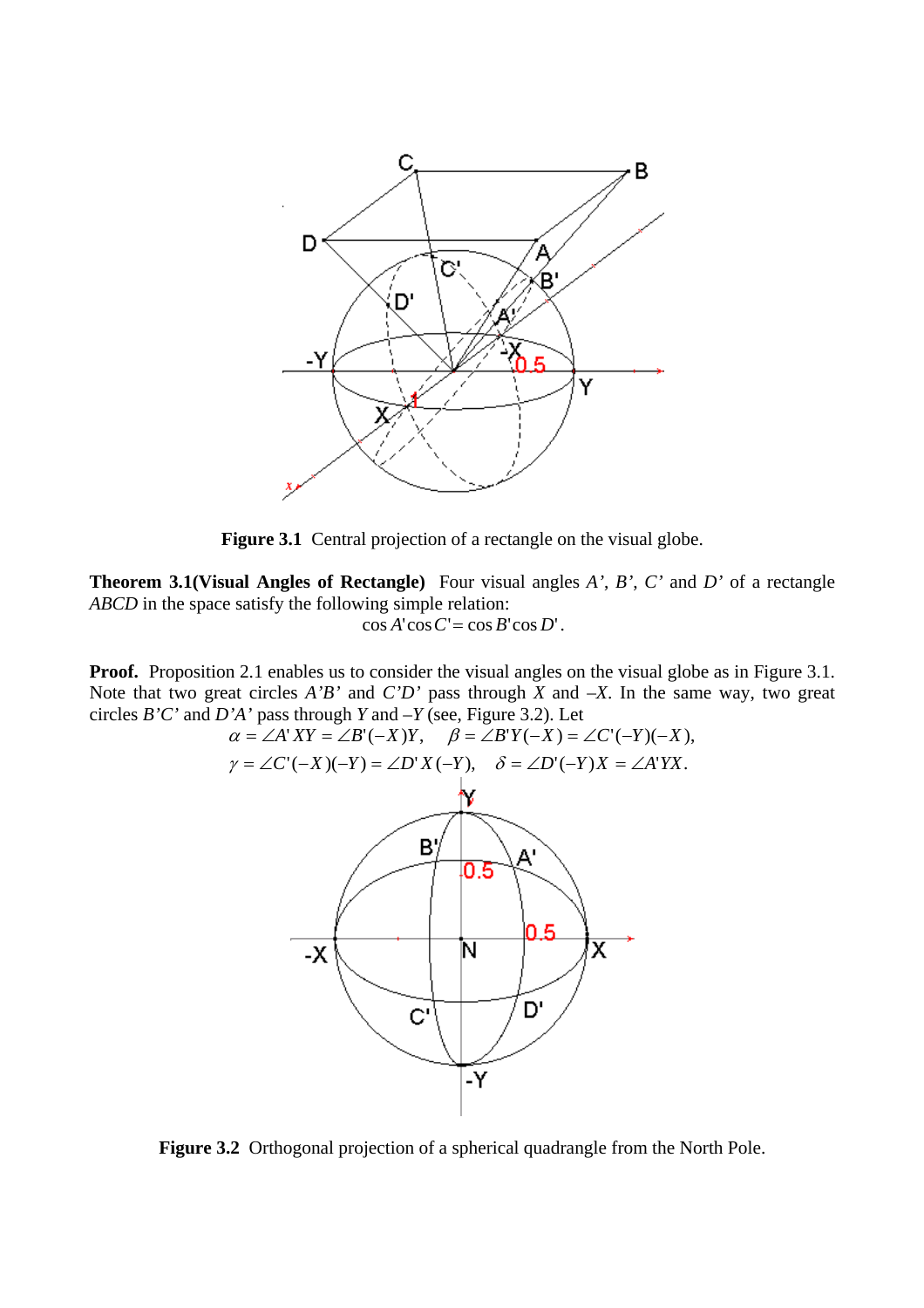Appling the spherical cosine law for angles to the spherical triangle *A'XY*,

 $\cos A' = -\cos\alpha\cos\delta + \sin\alpha\sin\delta\cos XY$ .

Since  $XY = \pi/2$ ,

$$
\cos A' = -\cos\alpha\cos\delta.
$$

In the same way, the following four equations are derived in total:

 $\cos A' = -\cos \alpha \cos \delta$ ,  $\cos B' = -\cos \beta \cos \alpha$ ,

$$
\cos C' = -\cos \gamma \cos \beta, \quad \cos D' = -\cos \delta \cos \gamma.
$$

Now the equation  $\cos A' \cos C' = \cos B' \cos D'$  is trivial. This completes the proof.

**Remark 3.1** The sum of four visual angles of a rectangle represents the ratio of occupied field of vision to the visual globe, that is  $(3]$  pp.278-279,  $[4]$  p.51):

(the field of vision of a rectangle *ABCD*)=  $A'+B'+C'+D'-2\pi$ .

For example, in the case of a huge rectangle, all visual angles are nearly equal to  $\pi$ , so the field of vision is almost  $2\pi$ , that is, the area of the hemisphere. On the other hand, in the case that a rectangle is very small for the observer, the sum of four visual angles is nearly equal to  $2\pi$ , so the field of vision is nearly equal to 0.

### **4. Realization of Visual Angle in the Plane**

 In this section, we will introduce a simple method how to realize visual angle in the plane. We cannot measure the exact visual angle by the orthogonal projected image as in Figure 3.2. To realize the exact visual angle, we use the stereographic projection from the South Pole to the xyplane. This projection has very important properties: conformality and circle-to-circle correspondence. As in Figure 4.1, four projected great circles are circles (arcs) passing through vanishing points  $X$ ,  $-X$ ,  $Y$  and  $-Y$  on the equator. These four vanishing points are fixed under the stereographic projection. Drawing arbitrary four arcs passing through four points  $X$ ,  $-X$ ,  $Y$  and  $-Y$ , we can easily check the relation  $\cos A' \cos C' = \cos B' \cos D'$  by measuring the four angles *A'*, *B'*, *C'* and *D'* in the plane.



**Figure 4.1** Stereographic projection of a spherical quadrangle.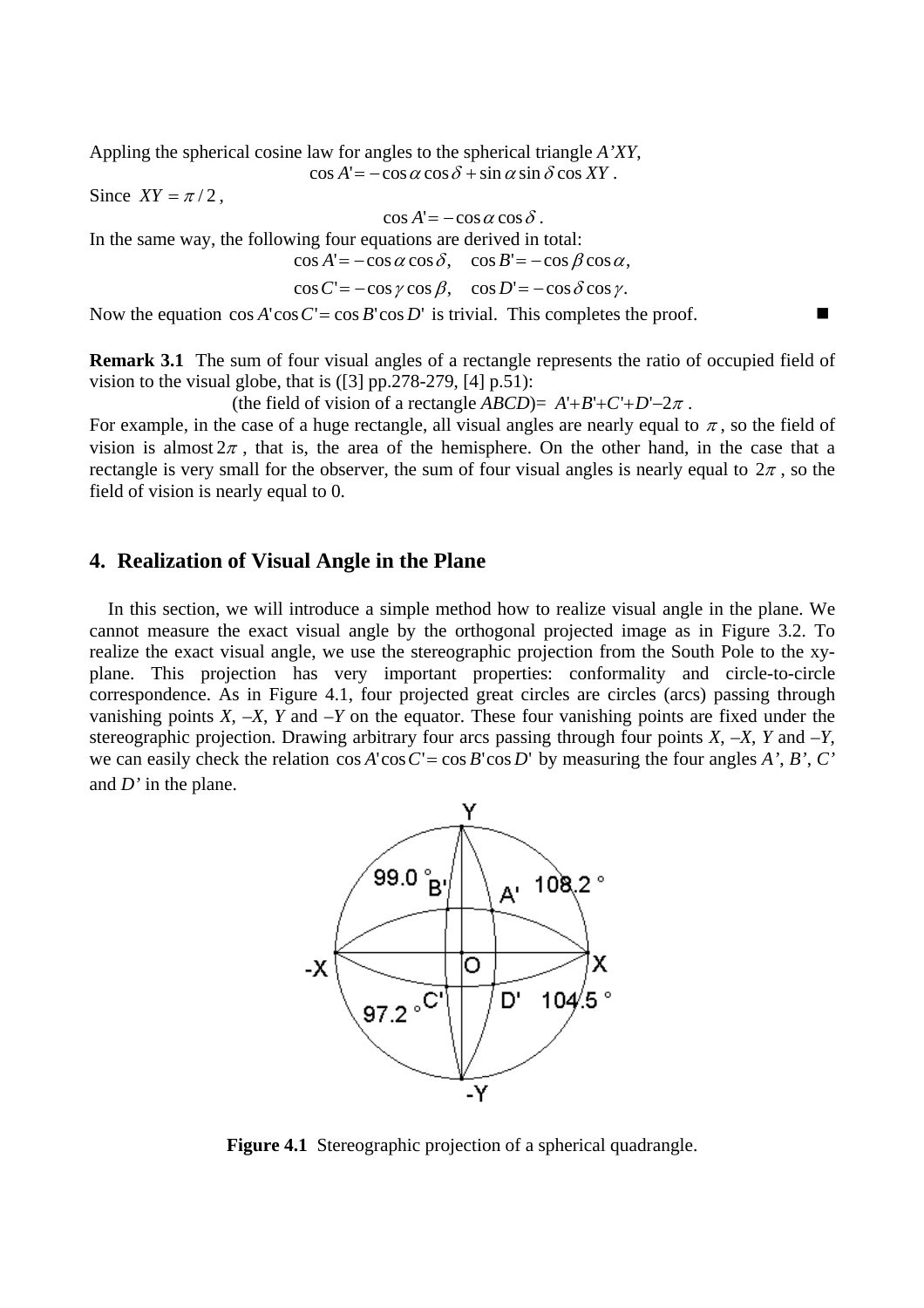## **5. Geodesic Rectangle in Hyperbolic Geometry**

In this section, we will try to apply the result above to another geometry, hyperbolic geometry. To do this, let us introduce an idea of geodesic rectangle.

**Definition 5.1(Geodesic Rectangle)** A quadrangle *ABCD* is called a *Geodesic Rectangle* if and only if there are two orthogonal geodesics  $g_1$  and  $g_2$  such that  $AB \perp g_1$ ,  $CD \perp g_1$ ,  $BC \perp g_2$ and  $DA \perp g$ .

**Remark 5.1** In Euclidean geometry, a rectangle is a geodesic rectangle, however, two orthogonal geodesics are not unique.

The following theorem characterizes geodesic rectangle in spherical geometry.

**Theorem 5.1(Geodesic Rectangle in**  $S^2$ **)** Let *A*, *B*, *C* and *D* be four non-collinear points in  $S^2$ . A quadrangle *ABCD* in  $S^2$  is a geodesic rectangle if and only if  $\cos A \cos C = \cos B \cos D$ .

**Proof.** If a quadrangle *ABCD* in  $S^2$  is a geodesic rectangle, we can set up a system of coordinates with the intersection of orthogonal geodesics at the North Pole as in Figure 3.2. Using the same technique in the proof of Theorem 3.1, it is easy to show that a geodesic rectangle satisfies  $\cos A \cos C = \cos B \cos D$ .

To prove the converse, let us show that there exists two orthogonal geodesics as in Definition 5.1. Let *P* be the nearer point to *D* of  $AB \cap CD$  and *Q* the nearer point to *D* of  $BC \cap DA$ . First, let us show  $PQ = \pi/2$ . In fact, by the law of cosines for angles,

 $\cos A = -\cos \alpha \cos \gamma + \sin \alpha \sin \gamma \cos \ell$ ,  $\cos B = -\cos \alpha \cos \delta + \sin \alpha \sin \delta \cos \ell$ ,

 $\cos C = -\cos \beta \cos \delta + \sin \beta \sin \delta \cos \ell$ ,  $\cos D = -\cos \beta \cos \gamma + \sin \beta \sin \gamma \cos \ell$ ,

where  $\alpha = \angle APQ$ ,  $\beta = \angle DPQ$ ,  $\gamma = \angle DQP$ ,  $\delta = \angle COP$  and  $\ell = PQ$ . The equation  $\cos A \cos C = \cos B \cos D$  and a direct computation imply that  $\cos \ell \sin(\alpha - \beta) \sin(\delta - \gamma) = 0$ , that is  $PQ = \pi/2$ . Take a point *R* as one of poles of the geodesic *PQ*, then the spherical triangle *PQR* is a right regular spherical triangle. Regarding *Q* as the North pole and *PR* as the equator, the longitude *DA* passing through *Q* is perpendicular to the equator *PR*. In this way, it is found that *PR* and *QR* are two orthogonal geodesics of the quadrangle *ABCD*. This completes the proof.

Now, let us consider geodesic rectangle in hyperbolic geometry  $\mathbf{H}^2$ . Here just recall the following proposition by Lambert without proof (see, [1] pp. 156-157).

**Proposition 5.1(Lambert quadrilateral)** Let *OABC* be a quadrangle in  $\mathbf{H}^2$ . If  $O = A = C = \pi/2$ (Figure 5.1), then

$$
\cos B = \sinh OA \sinh OC.
$$

**Remark 5.2** In spherical geometry, there is a similar equation. Let *OABC* be a quadrangle in the unit sphere  $S^2$ . If  $Q = A = C = \pi/2$ , then

$$
\cos B = -\sin OA \sin OC.
$$

This fact is directly derived from the proof of Theorem 3.1.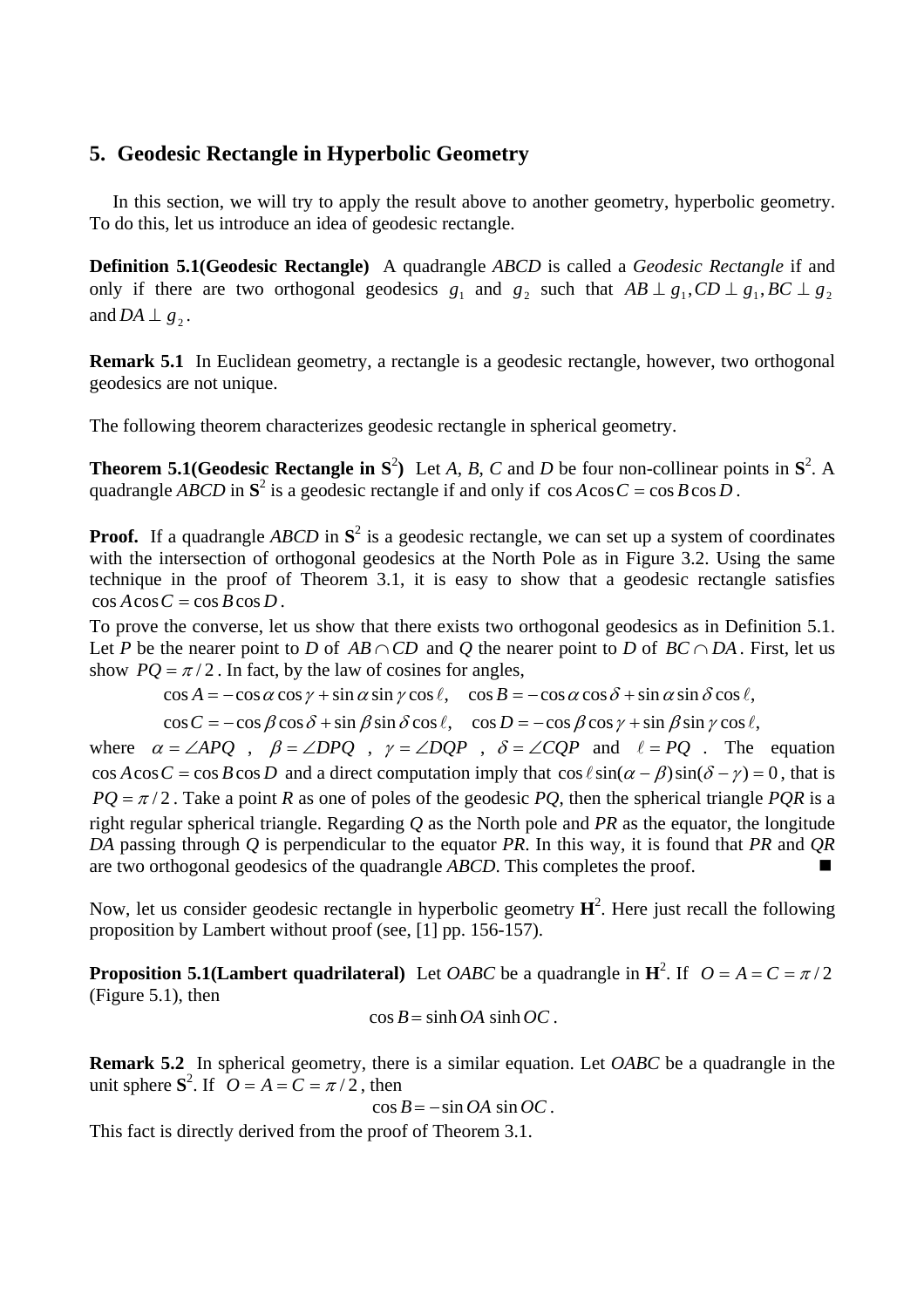

**Figure 5.1** Lambert quadrilateral.

**Theorem 5.2(Geodesic Rectangle in**  $H^2$ **)** If a quadrangle *ABCD* in  $H^2$  is a geodesic rectangle, then four angles satisfy the following simple relation:

 $\cos A \cos C = \cos B \cos D$ .

**Proof.** We can see that a geodesic rectangle is composed of four Lambert quadrilaterals as in Figure 5.2. Let  $P = AB \cap g_2$ ,  $Q = BC \cap g_1$ ,  $R = CD \cap g_2$ ,  $S = DA \cap g_1$  and  $Q = g_1 \cap g_2$ . Applying Proposition 5. 1 to each Lambert quadrilateral, one has

 $\cos A = \sinh OS \sinh OP$ ,  $\cos B = \sinh OP \sinh OQ$ ,

 $\cos C = \sinh OQ \sinh OR$ ,  $\cos D = \sinh OR \sinh OS$ .

Now the equation  $\cos A \cos C = \cos B \cos D$  is trivial. This completes the proof.



Figure 5.2 Geodesic rectangle in the Poincare model.

In this way, the simple idea of visual angle leads us to not only spherical geometry but also hyperbolic geometry. In addition, it turns out that spherical and hyperbolic geometries are connected by the idea of geodesic rectangles. At the end of this paper, let us introduce a few interesting properties between spherical and hyperbolic geometries from the aspect of complementary angle.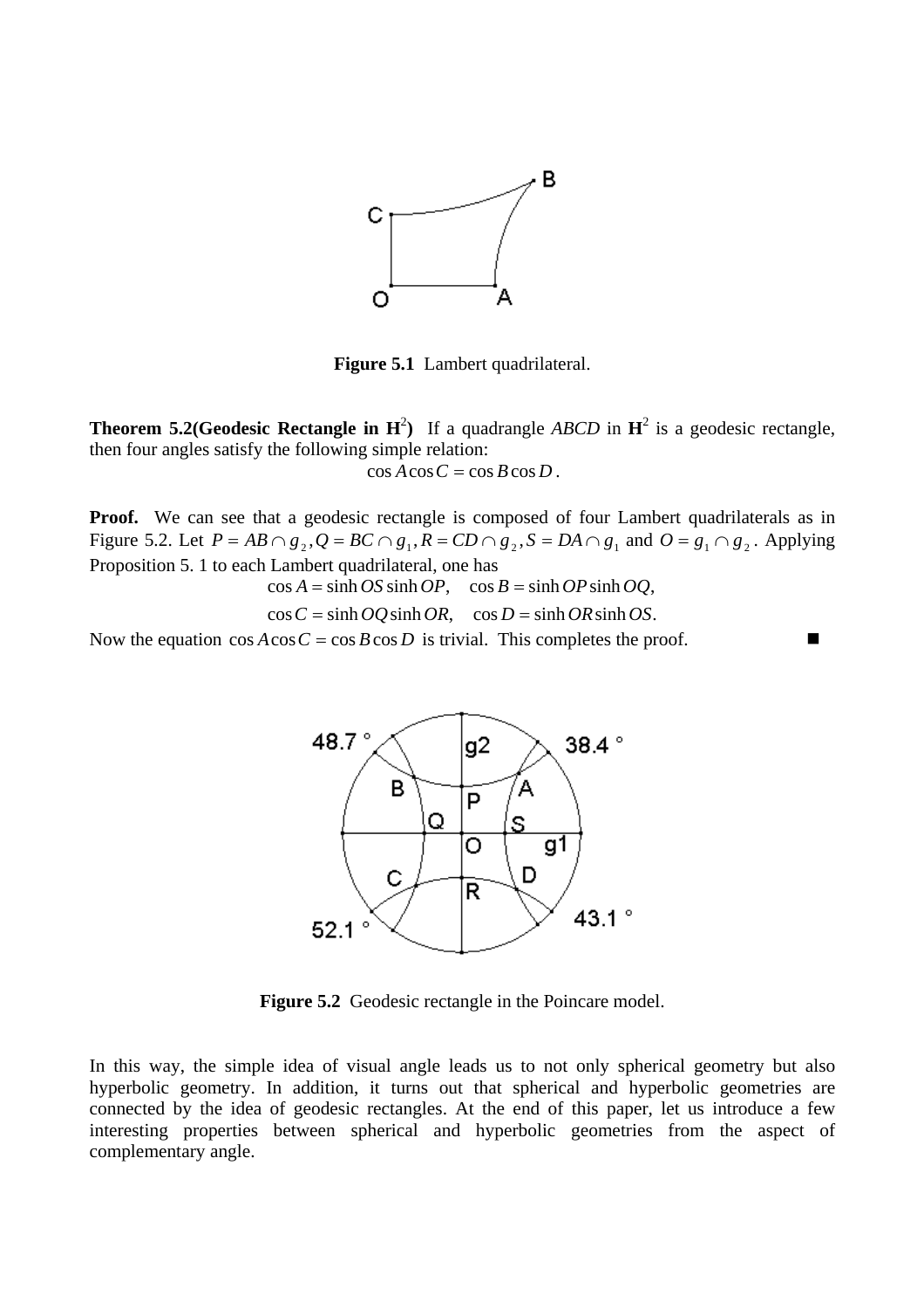**Example 5.1(Complementary Angles in the Circle)** Let *A* be an arbitrary point in the unit circle as in Figure 5.3. First, regarding this point *A* as a stereographic projected point on the unit sphere  $S^2$ , draw two arcs  $XA(-X)$  and  $YA(-Y)$  where  $X=(1,0), -X=(-1,0), Y=(0,1)$  and  $-Y=(0, -1)$ . Let  $\alpha$  be the angle between the arcs *XA* and *YA*. In the next, regarding the point *A* as a point in the Poincare model of  $\mathbf{H}^2$ , draw two geodesics *AP* and *AQ* perpendicular to *X(-X)* and *Y(-Y)*, respectively. Let β be the angle between the arcs *AP* and *AQ*. Then two angles  $\alpha$  and β always satisfy that  $\alpha + \beta = \pi$ . One can easily check this property by construction.



**Figure 5.3** Complementary angles in spherical and hyperbolic geometries.

**Example 5.2(Complementary Geodesic Rectangles)** For an arbitrary geodesic rectangle *ABCD* in  $S^2$ , there exists a geodesic rectangle  $A^*B^*C^*D^*$  in  $H^2$  such that  $A+A^*=B+B^*=C+C^*=D+D^*=D^*$  $\pi$  as in Figure 5.4. The areas of these two rectangles are equal. In fact,



**Figure 5.4** Complementary geodesic rectangles.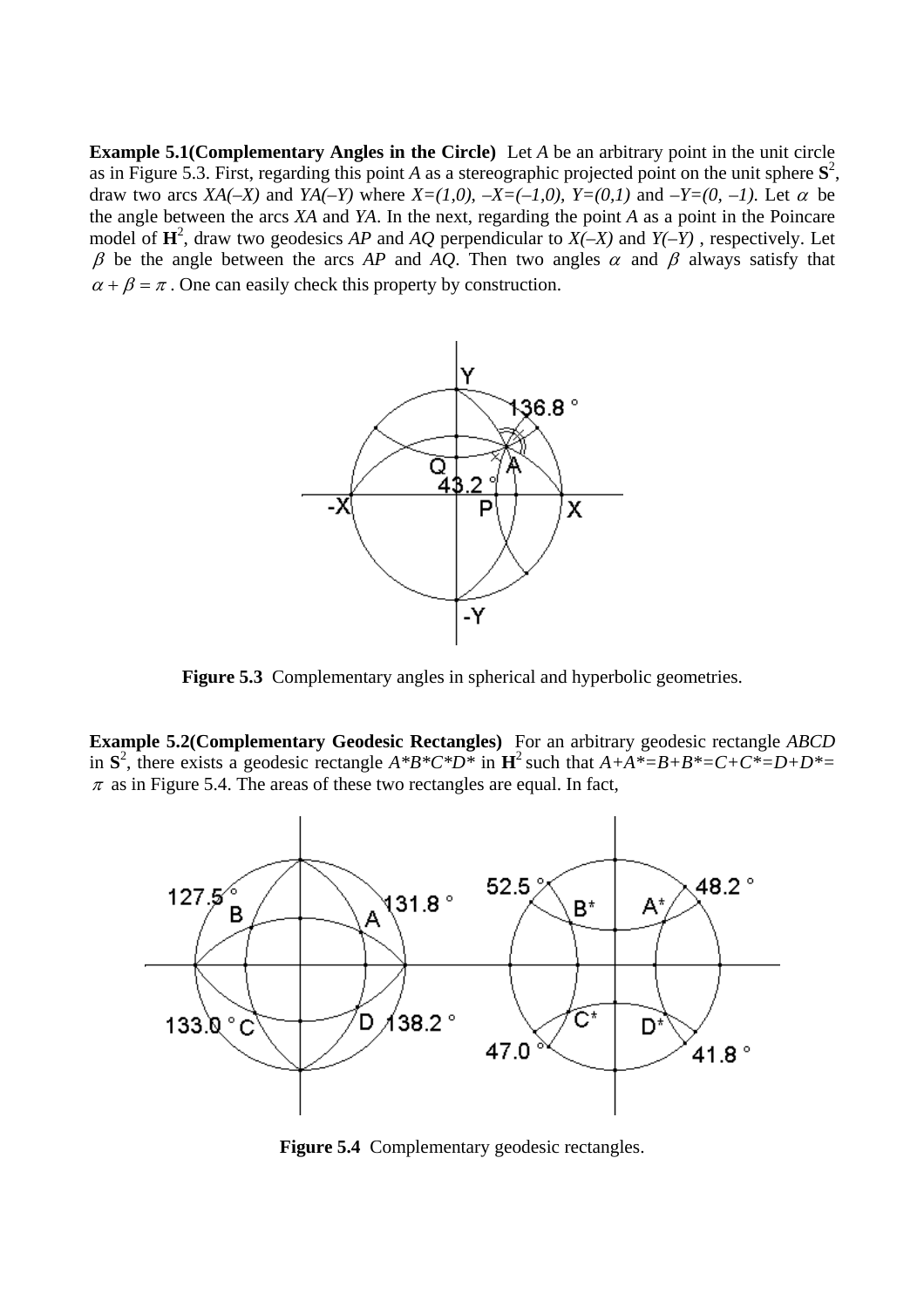$$
area(A * B * C * D*) = 2\pi - (A * + B * + C * + D*)
$$
  
= (\pi - A\*) + (\pi - B\*) + (\pi - C\*) + (\pi - D\*) - 2\pi  
= A + B + C + D - 2\pi  
= area(ABCD).

The construction of complementary geodesic rectangle is a little bit complicated. Figure 5.5(left) shows a part of Figure 5.4. The arc  $AD$  is a geodesic of  $S^2$  perpendicular to x-axis (one of orthogonal geodesics) at *S*. On the other hand, the arc *A\*D\** is a corresponding geodesic of **H**<sup>2</sup> perpendicular to x-axis at *H*. The idea is to make the point *H* in  $\mathbf{H}^2$  from *S* in  $\mathbf{S}^2$  such that  $\sin OS = \sinh OH$ . Note that *OS* and *OH* are measured by spherical and hyperbolic metrics, respectively. If we identify  $\mathbb{R}^2$  with C, these metrics are given as ([2] p. 29 and p. 60)

$$
ds = \frac{2 |dz|}{1 + |z|^2}
$$
 and  $ds = \frac{2 |dz|}{1 - |z|^2}$ .

Let  $S=(a,0)$  and  $H=(b,0)$  in Euclidean coordinates. Then

$$
OS = \int_0^a \frac{2dz}{1+|z|^2} = 2 \tan^{-1} a, \ \ OH = \int_0^b \frac{2dz}{1-|z|^2} = \log \left(\frac{1+b}{1-b}\right),
$$

therefore,  $\sin OS = \frac{2a}{1 + a^2}$ *a*  $OS = \frac{2a}{1+a^2}$  and  $\sinh OH = \frac{2b}{1-b^2}$  $OH = \frac{2b}{1-b^2}$ . The equations in  $OS = \sinh OH$  implies that *b a*

$$
\frac{a}{1+a^2}=\frac{b}{1-b^2}.
$$

Figure 5.5(right) shows the construction of *H* from *S* :

$$
S = (a,0) \rightarrow P_1 = \left(\frac{2a}{1+a^2}, \frac{1-a^2}{1+a^2}\right) \rightarrow P_2 = \left(\frac{2a}{1+a^2}, 1\right) = \left(\frac{2b}{1-b^2}, 1\right) \rightarrow P_3 = \left(\frac{2b}{1+b^2}, \frac{1-b^2}{1+b^2}\right) \rightarrow H = (b,0).
$$

Using this technique, we can easily construct a pair of complementary geodesics.



**Figure 5.5** Construction of H in  $\mathbf{H}^2$  from S in  $\mathbf{S}^2$ .